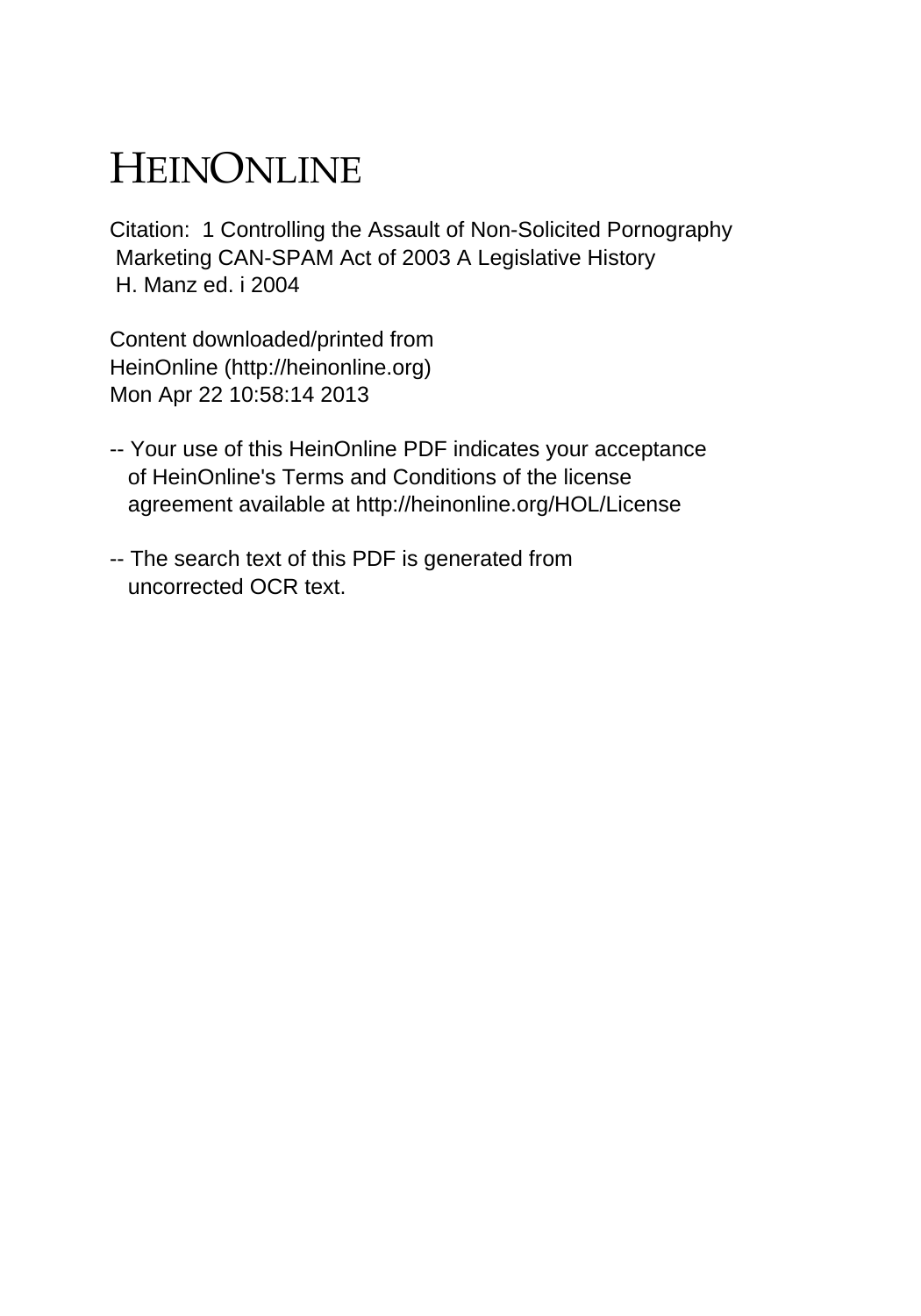## **CONTROLLING THE ASSAULT OF NON-SOLICITED PORNOGRAPHY AND MARKETING (CAN-SPAM) ACT OF 2003:**

## **A Legislative History**

Volume **1** Document Numbers 1-40

*Edited by*

William H. Manz

*Assistant Law Librarian and Director of Student Publications St. John's University School of Law*

> William **S. Hein &** Co., Inc. Buffalo, New York 2004